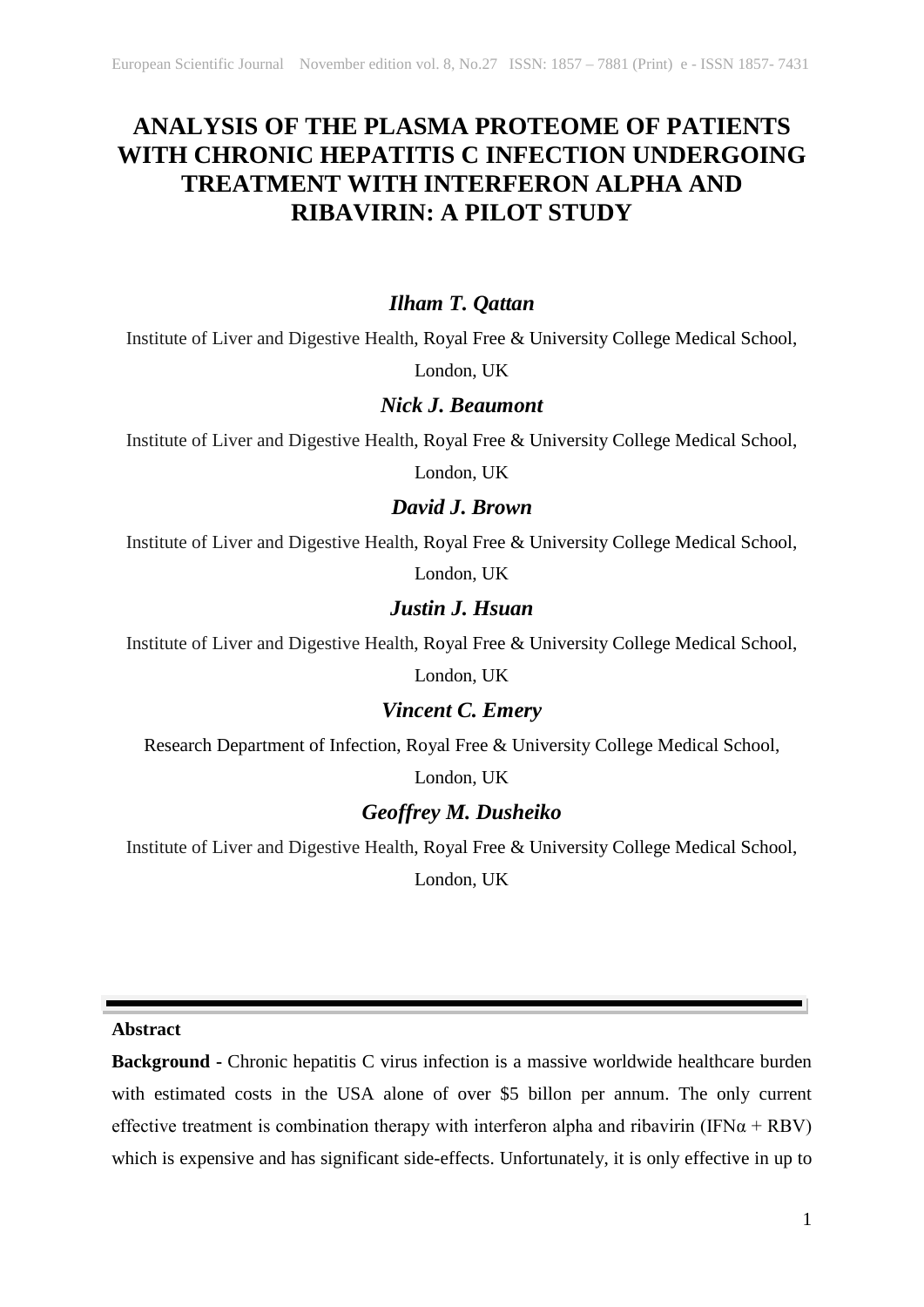50% of those infected with HCV genotype 1. In this study the examination of the patterns for the protein expression followed the peg-IFN $\alpha$  + RBV treatment in patients whom were selected to demonstrate different durations of the disease depending upon their response. The current treatment usually gives an SVR rate of around 55 %. Through the virological and host-related factors, the predictive value of HCV kinetics during treatment seems to exceed that of all virus and host-related baseline factors for predicting the virologic response. The identification of easily measurable biomarkers which predict response to treatment either before or during the early stages would enable better selection of those who would benefit from starting or continuing treatment. The search for novel biomarkers in disease has been the focus of increased attention in recent years due to the advances made in proteomic technology. The plasma proteome is an attractive target for such studies because it is readily available from patients on a regular basis. It is also in contact with all tissues in the body and so may reveal differences in the abundance of proteins expressed in these tissues. Current proteomic technology allows the characterisation of plasma proteins across a wide dynamic range to include those secreted from cells at relatively high concentration to those there due to tissue leakage present at extremely low levels. In this pilot study the plasma from a small number of selected patients was subjected to proteomic analysis to investigate whether there were variations in plasma protein profile which could predict treatment efficacy.

**AIMS -** The article shows the first stages of an ongoing analysis of the plasma proteome. As the aim is to identifying the potential biomarkers which indicate either responsiveness or resistance to treatment of chronic HCV with interferon alpha and ribavirin.

**Methods -** Three patients chronically infected with Hepatitis C virus genotype 1b who were to be treated with pegylated Interferon alpha and Ribavirin were selected for the pilot study. The total length of treatment was to be 48 weeks and patients were followed up as outpatients where biochemical and virologic parameters were measured and used as indicators of response.

Peripheral blood samples were taken into EDTA at the start of treatment and again at 14 and 28 days. Blood was immediately cooled on ice and within 15 minutes centrifuged at 3000 rpm for 10 minutes to separate the plasma which was aliquoted and stored at -80°C.

The plasma was depleted of albumin and IgG using the Bio-Rad Aurum Serum protein mini kit. This method removed over 90% of the total albumin and immunoglobin, effectively enriching the other plasma proteins and maximising their resolution by electrophoresis. Protein concentration of the depleted plasma was estimated using the Bradford assay.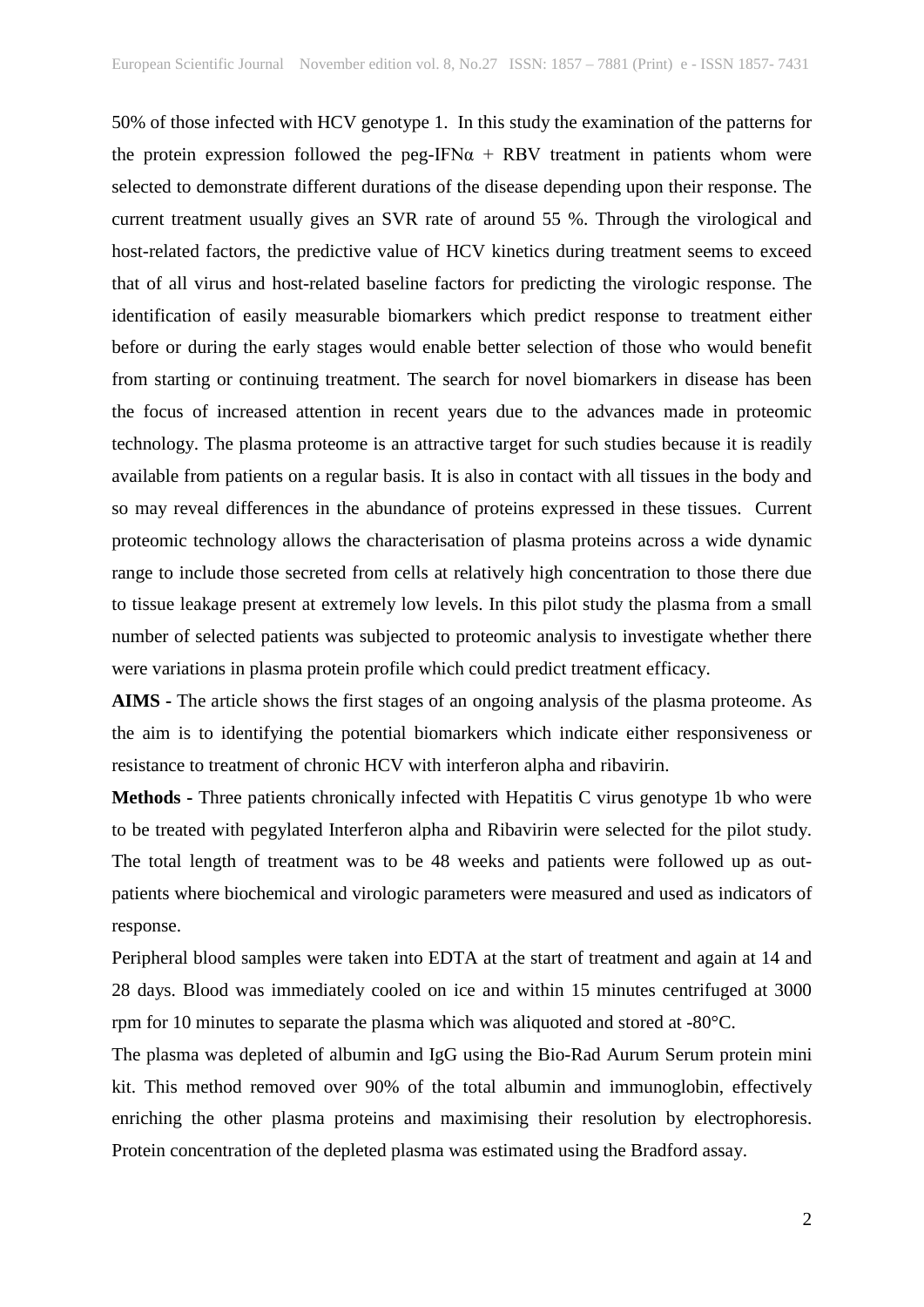2D gel electrophoresis was performed on selected samples using GE Healthcare IPGphor IEF and Ettan units. Briefly, 70 µg depleted plasma protein was mixed with Sample Buffer (8M urea; 4% CHAPS; 2% Ampholytes; 50 mM DTT; 0.001% Pyronin Y) and rehydrated into immobilized pH Gradient (IPG) strips overnight (5-8 pH range).

Isoelectric focusing was carried out. The IPG strips were then equilibrated into Loading Buffer (8M Urea; 50 mM Tris, 2% Lauryl SDS, 0.001% Pyronin Y, pH 6.8) and reduced with 50 mM DTT, prior to alkylation with 20 mM iodoacetamide. The IPG strips were then run onto a 12% Polyacrylamide gel for SDS-PAGE. The gels were then washed briefly and stained with Colloidal Coomassie Blue. The gels were destained in water and imaged using a BioRad GS-800 Scanning Densitometer and PDQuest software.

10 µg samples of plasma for 1D SDS-PAGE were added to four-times the volume of Loading Buffer. Samples were kept cool and then electrophoresed through a 12% SDS-PAGE gel. The gels were then either stained with Colloidal Blue or imaged, or electroblotted onto PVDF membrane. The membrane was blocked with 5% milk powder and then probed with mouse monoclonal antibody to human haptoglobin (Sigma H6395). The membrane was then washed thoroughly with PBS/Tween, incubated with antibody to mouse immunoglobulins-HRP (Dako P0260) and washed again with PBS/Tween. The membrane was developed using ECL plus (GE Healthcare) and the image acquired on a BioRad Fluor-S multi-imager.

Spots and bands were excised from the polyacrylamide gels and dried under vacuum. Proteins were digested using trypsin in 30 mM Ammonium Bicarbonate. The samples were concentrated under vacuum and extracted using a mixture of acetonitrile and 0.1% Formic Acid. Peptides were separated and identified using electrospray mass spectrometry (LC-MS/MS). The peptides of the mixture were separated using reverse-phase chromatography over a C18 column (Dionex) onto a Waters Q-ToF Micro. Tandem mass spectrometry data were analysed using the Mascot programme (Matrix Science).

**Results -** A number of differences were seen in patients compared with controls when the plasma was analyzed using 2D electrophoresis. Perhaps the most striking being the absence of haptoglobin alpha chain forms which were identified by electrospray mass spectrometry (Fig 1).

Further analysis of albumin-depleted plasma by 1D SDS-PAGE found that two of the patients showed a considerable increase in an approximately 80 kDa protein band in samples taken at days 14 and 28 on treatment when compared with a pre-treatment sample (Fig 2).

This protein was identified as deriving from the haptoglobin precursor using LC-MS/MS, the patients who exhibited the increase in the ~80 kDa protein were a responder and a transient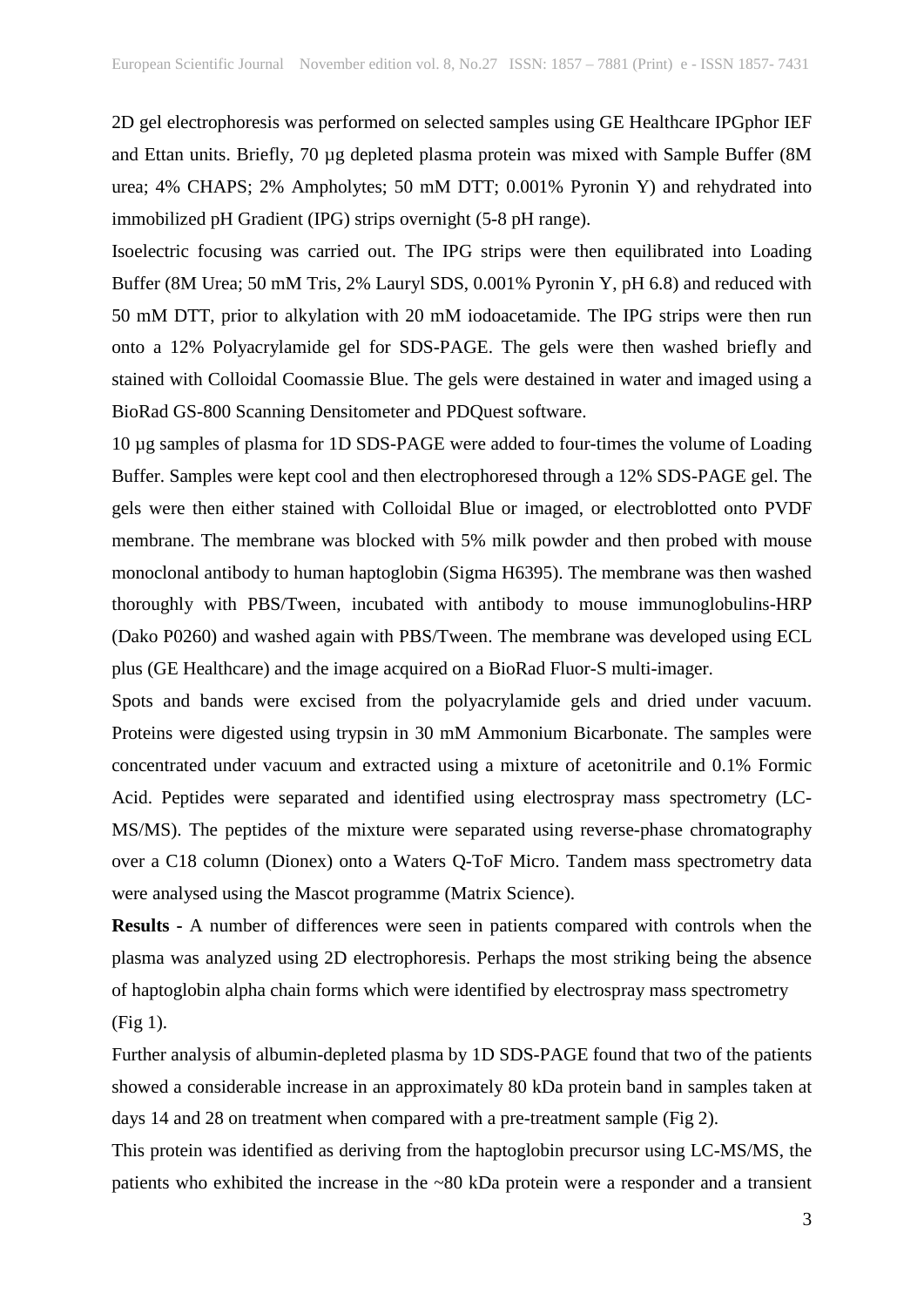responder to treatment. The patient who did not respond to treatment showed no temporal increase in this band. The increase in the 80 kDa form of haptoglobin in responders was confirmed using immunoblotting probed with an antibody raised against haptoglobin (Fig 3). The molecular weight of this band is anomalous. Haptoglobin usually appears as a band of around 20 kDa when strongly reduced and denatured. There have been reports of processed haptoglobin forming dimeric and tetrameric complexes when not fully denatured. The buffer used was not the classic Laemmli buffer and the samples were not boiled, so there may have been interaction between the sub-units. Alternatively, these may be interacting with another protein or ligand or these could be splice-variants of the haptoglobin precursor. Further work is under way to determine whether this is a robust finding that has broader implications for a wider cohort of patients.

**Discussion and Conclusions -** Haptoglobin has been implicated in liver disease for some time although some contradictory results have been seen. Recently it has been included in a panel of tests, the so-called 'Fibrotest', which it has been suggested can estimate the degree of hepatic fibrosis where serum haptoglobin levels inversely correlate with fibrosis.

In this study we have shown that in a small number of untreated HCV patients there is a reduction of haptoglobin compared to normal plasma. However, during treatment some individuals show a dramatic increase in a high molecular weight form of haptoglobin. It is unlikely that this is due to any hemolytic events associated with Ribavirin treatment, as this is usually associated with reductions in serum haptoglobin. Also, most patients had reasonably stable serum hemoglobin during the period of study. In this limited pilot study the patients which exhibited an increase in plasma haptoglobin soon after the commencement of  $IFN\alpha+R$ therapy were those that responded to treatment by reduction of viral load to undetectable levels; one albeit transiently. The mechanism of the increase in haptoglobin in response to treatment is unknown, and it remains to be seen whether changes in plasma haptoglobin are consistently associated with responses to treatment in chronic hepatitis C virus infection.

Haptoglobin is a positive acute phase reactant and as such plasma levels may be expected to be disrupted during periods of inflammation in the liver, although no association with the degree of hepatic inflammation has been shown. This of course may have been confounded by the negative correlation seen between serum haptoglobin and liver fibrosis.

Further proteomic analysis of this patient group is ongoing and represents a powerful tool in the search for potential biological markers which may help in the management of therapy.

**Keywords :** Chronic hepatitis C infection, interferon alpha, ribavirin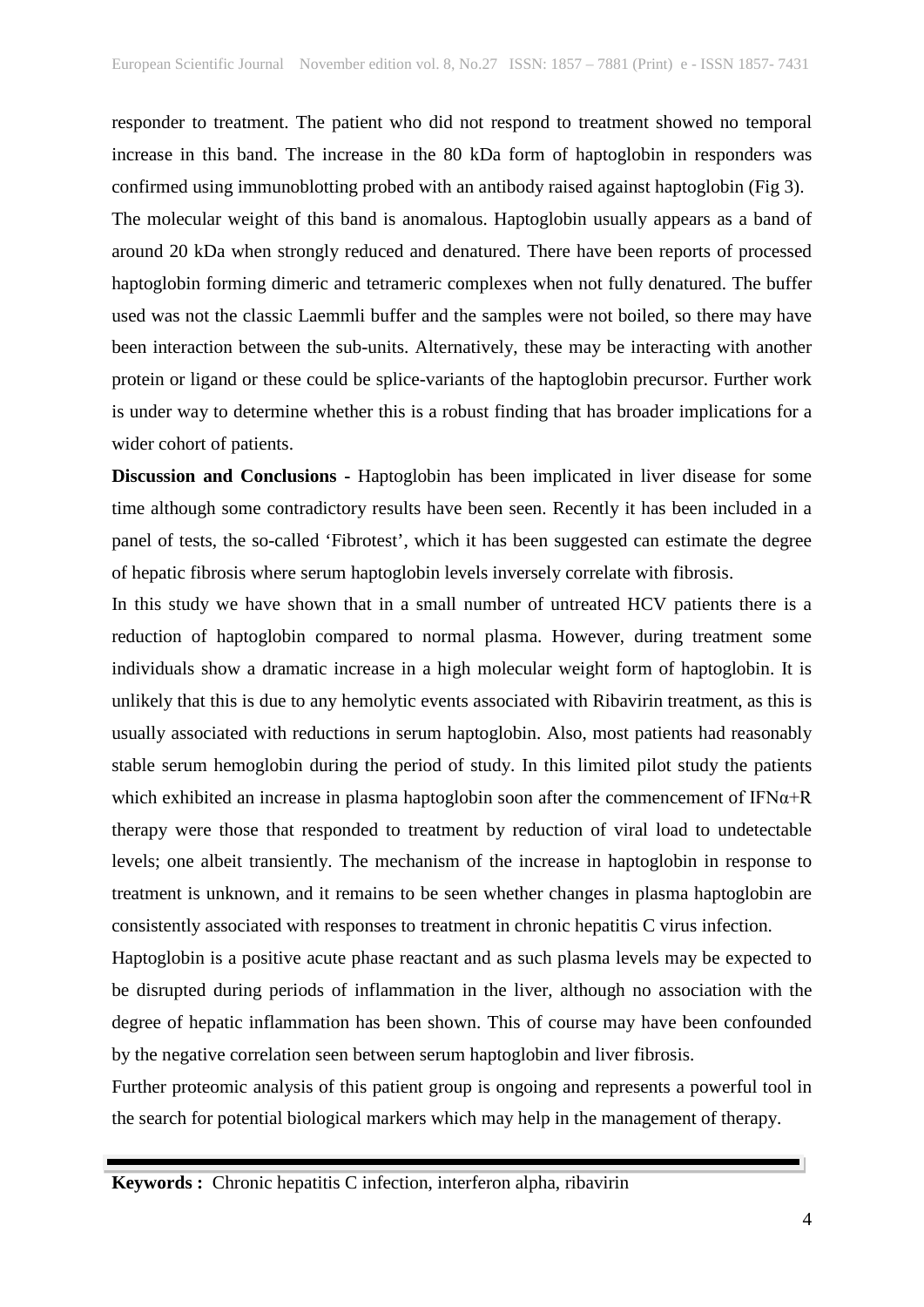#### **Introduction**

HCV remains an important cause of liver disease globally and affects over 170 million of people worldwide. It has been estimated that about 3–4 million individuals are newly infected each year [1].

HCV primary infection leads to persistent viremia in 80-85% of cases, and around 60% can develop chronicity [2]. Meanwhile, 20% of those reach the end stage of liver disease, cirrhosis and /or hepato-cellular carcinoma (HCC) – depending on the variation between virus genotypes and subtypes [3-6].

Currently, treatment with pegylated interferon and ribavirin is the standard of care although a number of new drugs are undergoing clinical trials. Non-responsiveness to IFNs is fairly common and rates vary in HCV infection [7]. Numerous studies showed that less than 50% of patients with hepatitis C virus infection respond to IFN-alpha. This ratio is expected to increase based on identification of factors that the response to therapy and the likelihood of a patient achieving a sustained virological response. These include HCV genotype, genetic variation in the HCV NS5A gene, age, sex, geographic and ethnic group, and host genetics [8-15].

The variation in patient's response to viral therapy has emerged the need to identify other markers which allow patients to be stratified as potential non-responders [16, 17].

Chronic hepatitis C is associated with a largely unexplained iron overload and higher oxidative stress. Furthermore, ribavirin treatment leads to higher serum and liver iron levels which may due to the haemolytic anaemia induced by ribavirin treatment [18].

Proteomic studies of HCV infection have been particularly limited, for several reasons, including the lack of a good cell culture model and the need for large amounts of protein for conventional proteomic analysis [19, 20].

With development in both proteomic methodologies [21, 22], and cell culture models of HCV infection [15, 23], it has been made possible to characterize the whole host cell protein response within the context of the complete set of HCV genes in vitro.

Refined multidimensional liquid chromatographic (LC) separations, coupled with mass spectrometry (MS) for proteome analysis, have also allowed global experiments to be performed, using less protein and obtaining more sensitivity, throughput and dynamic range than previous proteomic techniques required [24-26].

Liver fibrosis or cirrhosis are considered to be the deleterious consequences of CHC [27- 29] and can be characterized by striking medications of proteins, including synthesis of the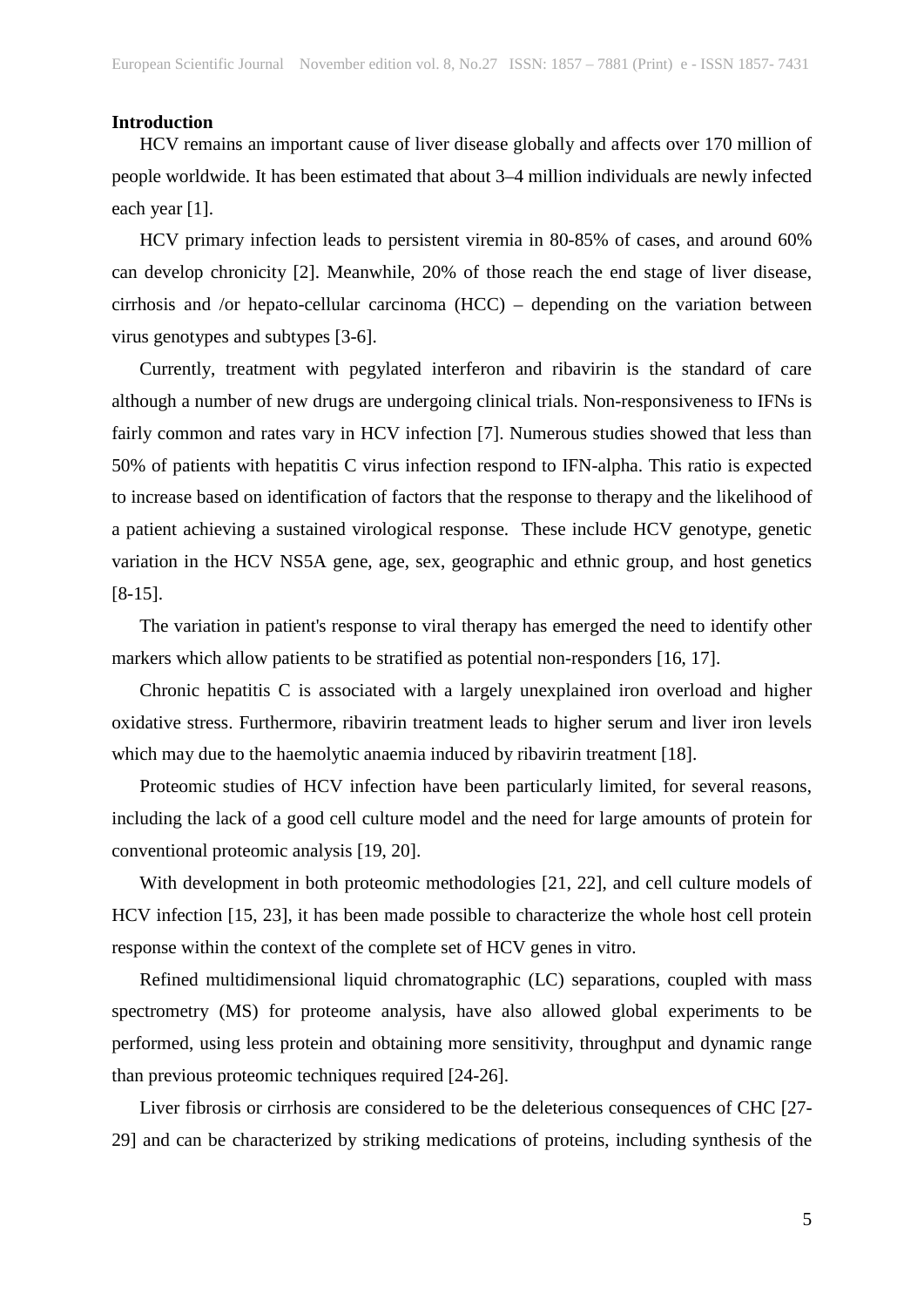extracellular matrix proteins. This in turn suggests that the proteomics may provide a new insight in diagnosing fibrosis and cirrhosis [20, 30].

Several studies showed by using 2D gel electrophoresis that the expression of more than forty proteins could be altered when the cells were activated, either in vivo or in vitro [31, 32].

Surface-enhanced laser desorption/ionization time-of-light mass spectrometry (SELDI-TOF MS) technology can be applied to obtain the protein quickly and can also perform comparative analysis according to the patient's phenotype. This approach shows the advantage of making the first step the fractionation of the proteome according to its adaption on different affinity surfaces, followed by adsorption and time-of-light analysis for the proteins [33].

According to a study conducted by Su (2002) on the determination of protein pathways and the genomic analyses of liver biopsies from infected chimpanzees, using a sub genomic replicon model, the accumulation of the free fatty acids associated with transcriptional changes in the host genes involved in lipid metabolism can be determined [34].

In another study, Jacob (2005) demonstrated that transfection of Huh-7.5 cells with a fulllength HCV replicon induces several protein abundance changes with disturbances in the lipid metabolism [31].

Proteomics and the genome-wide study of protein expression in human beings represent an expanding area, and the proteome technology is based on a subtractive procedure, when the protein patterns can be compared with the identified markers [35].

Proteomic characterization that has been used in human HCC cell lines [27] lead to establishing an expanded reference map for human liver tissue and carrying out a differential profiling of proteins for normal and tumour tissues of human HCC. Sixteen protein spots have been identified and exhibited significant abundance alterations in matched sets of normal and HCC tissues and proposed these proteins as candidates for HCC-associated proteins.

The sixteen protein spots corresponded to 11 proteins with a significant abundance of normal and tumour tissues, which were identified by using peptide mass fingerprinting. Kim et al found that these proteins potentially played a role in the tumour genesis and progression of human HCC and were therefore useful markers for diagnostics or targets for therapeutic intervention. As a basic tool for the proteome analysis of liver tissues, they expanded a large 2-DE reference map for human liver tissue [35].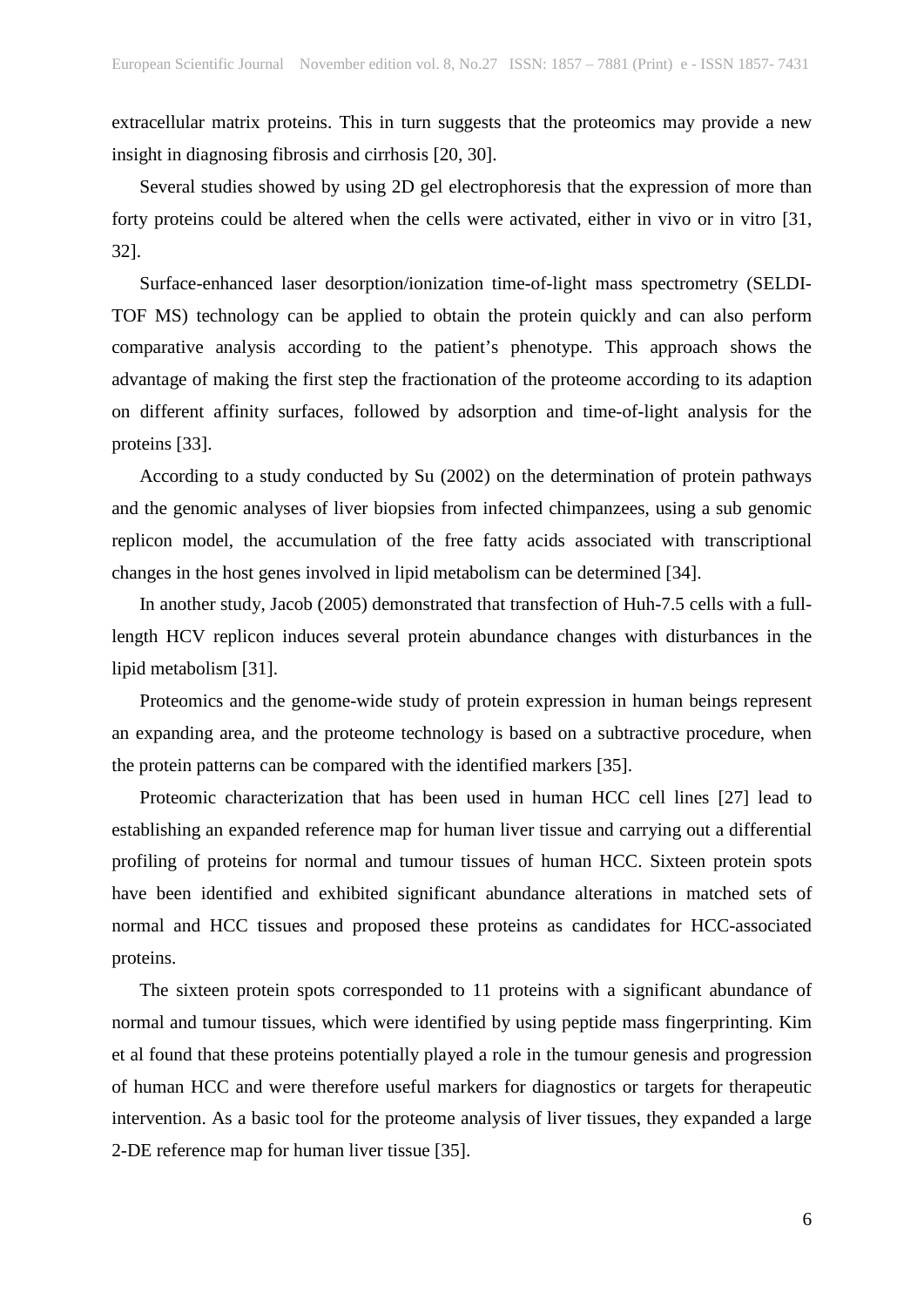In 2009, Mas et al provided important information for elucidating the different steps of HCC carcinogenesis, although their findings are limited due to their diagnostic values. Still, their identification of non-invasive HCC markers of antigenic proteins showed that these markers may be useful in evaluating the HCC patients after therapy, in particular in after liver transplantation [32].

The human plasma proteome is now promising a revolution in disease diagnosis and therapeutic monitoring, since it provides potentially the largest range of the human proteins. However, all types of plasma are readily available it is also one of the most difficult proteincontaining samples to analyses, on account of the large proportion of albumin (55%), the wide dynamic range of abundance of other proteins and the tremendous heterogeneity of its predominant glycoproteins. In addition, plasma proteins contain all the tissue proteins, such as the leakage markers, plus very numerous distinct immunoglobulin sequences [37].

#### **Patients and Methods:**

Three patients out of ten chronically infected with Hepatitis C virus who were treatment naïve were selected for the pilot study. A written consent form and study information sheet were given to each patient. The study was approved by the local research ethics committee of Royal Free Hospital. Patients were treated with pegylated Interferon alpha dose and Ribavirin dose. Patients were treated for 48 weeks and patients were followed up as out-patients where biochemical and virologic parameters were measured and used as indicators of response.

#### **Proteomic analysis**

Peripheral blood samples were taken into EDTA tubes at the start of treatment and again at 14 and 28 days. Blood was immediately cooled on ice and within 15 minutes centrifuged at 5000 RPM for 10 minutes to separate the plasma which was aliquoted and stored at-80°C The plasma was then depleted of albumin and IgG using the Bio-Rad Aurum Serum protein mint kit which removes over 90% of the total albumin and immunoglobin, effectively enriching the other plasma proteins and maximising their resolution by electrophoresis. Protein concentration of the depleted plasma was then measured using the Bradford assay.

2D gel electrophoresis was performed on selected samples using GE Healthcare IPGphor IEF and Ettan units according to the manufacturer's instructions. Briefly, 70 ug depleted plasma protein was mixed with Sample Buffer (8M urea, 4% CHAPS; 2% Ampholytes; 50 mM DTT; 0.001% Pyronin Y) and rehydrated into immobilized pH Gradient (iPG) strips overnight (5-8 pH range). Iso-electric focusing was carried out and the IPG strips were then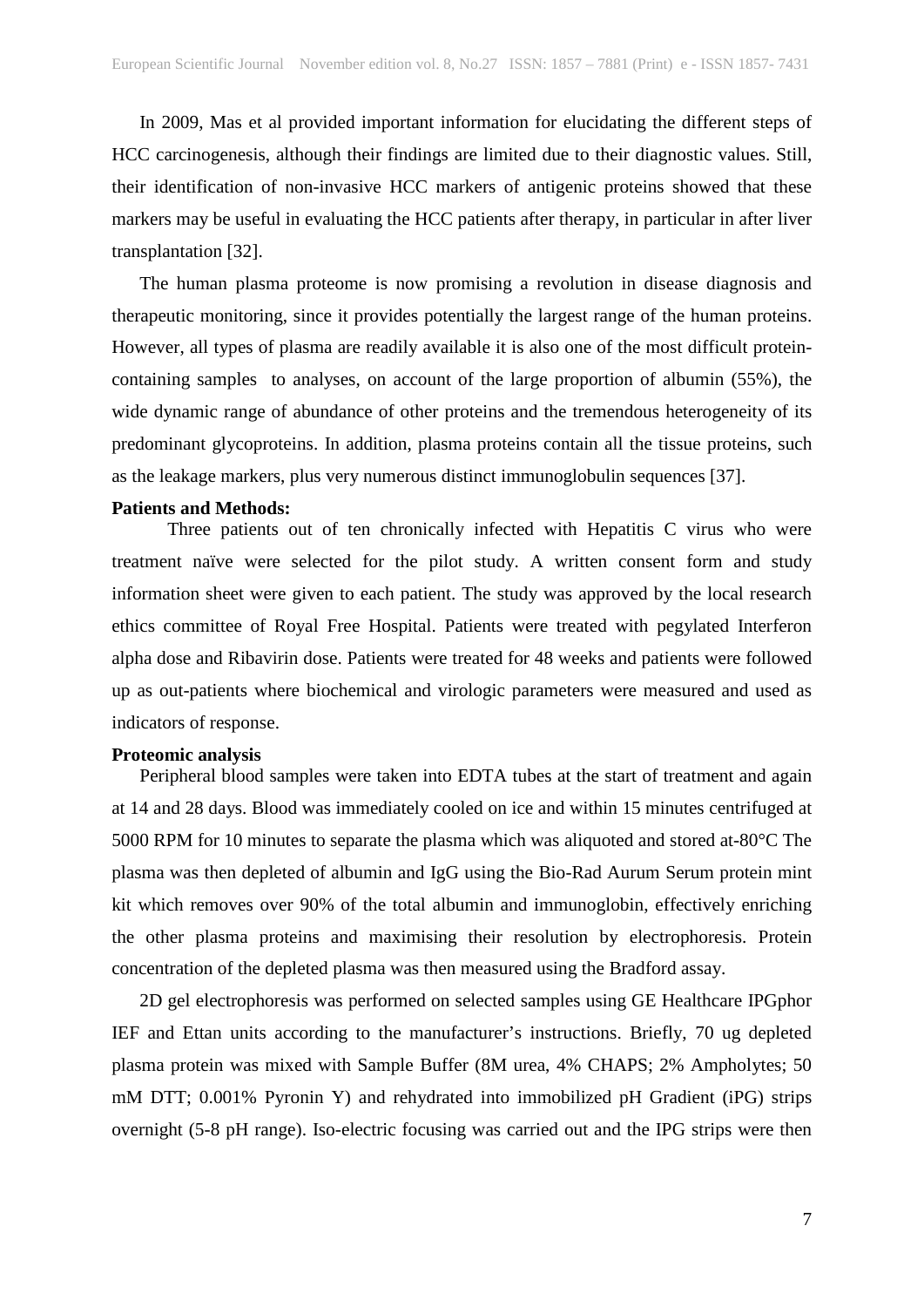equilibrated into Loading Buffer (BM Urea, 50 mM Tns, 2% Lauryl SDS, 0.001% Pyronin Y, pH 6.8) and reduced with 50 mM DTT, prior to alkylation with 20 mM iodoacetamide.

The IPG strips then run onto a 12% polyacrylamide gel for SDS-PAGE. The gels are then washed briefly and stained with Colloidal Coomassie Blue. The gels were destained in water and imaged using a BioRad GS- 800 Scanning Densitometer and PDQuest software.

#### **Western blotting**

10 ug samples of plasma for 1D SDS-PAGE were then added to four-times the volume of loading buffer. Samples were kept cool and then electrophoresed through a 12% SDS-PAGE gel. The gels then either stained with Colloidal Blue and imaged, or electroblotted onto PVDF membranes. The membrane was blocked with 5% milk powder and then probed with mouse monoclonal antibody to human haptoglobin (Sigma H6395). The membrane was then washed thoroughly with PBS/Tween, incubated with antibody to mouse immunoglobulin's-HRP (Dako P0260) and washed again with PBS/Tween. The membrane was developed using ECL plus (OF Healthcare) and the image acquired on a BioRad Fluor-S multi-imager KOa O 14 21. Spots and bands were excised from the polyacrylamide gels and dried under vacuum. Proteins were digested using trypsin in 30 mM Ammonium Bicarbonate. The samples were concentrated under vacuum and extracted using a mixture of acetonitrile and 0.1% Formic Acid. Tandem mass spectrometry data were then analysed using the Mascot programme (Matrix Science).

#### **Results**

#### **Characteristics of patients**

The study included 10 patients infected with HCV. There were 3 male and 7 female patients. Male patients were 1 TR, 1 NR and 1R. Female patients were 2 TR, 3 NR and 2 R (table 1).

|  |  |  | Table1: Frequency by sex of responders and non-responders for HCV treatment |  |
|--|--|--|-----------------------------------------------------------------------------|--|
|  |  |  |                                                                             |  |

| <b>Name</b> | Sex | Sample date | Date<br>of treatment | Kind<br>οf<br>Respond | Over all<br>samples<br># |
|-------------|-----|-------------|----------------------|-----------------------|--------------------------|
| Pt1         | M   | 15/10/2001  | 15/10/2001           | ΤR                    | 1                        |
|             |     | 05/11/2001  |                      |                       | 2                        |
|             |     | 01/12/2001  |                      |                       | 3                        |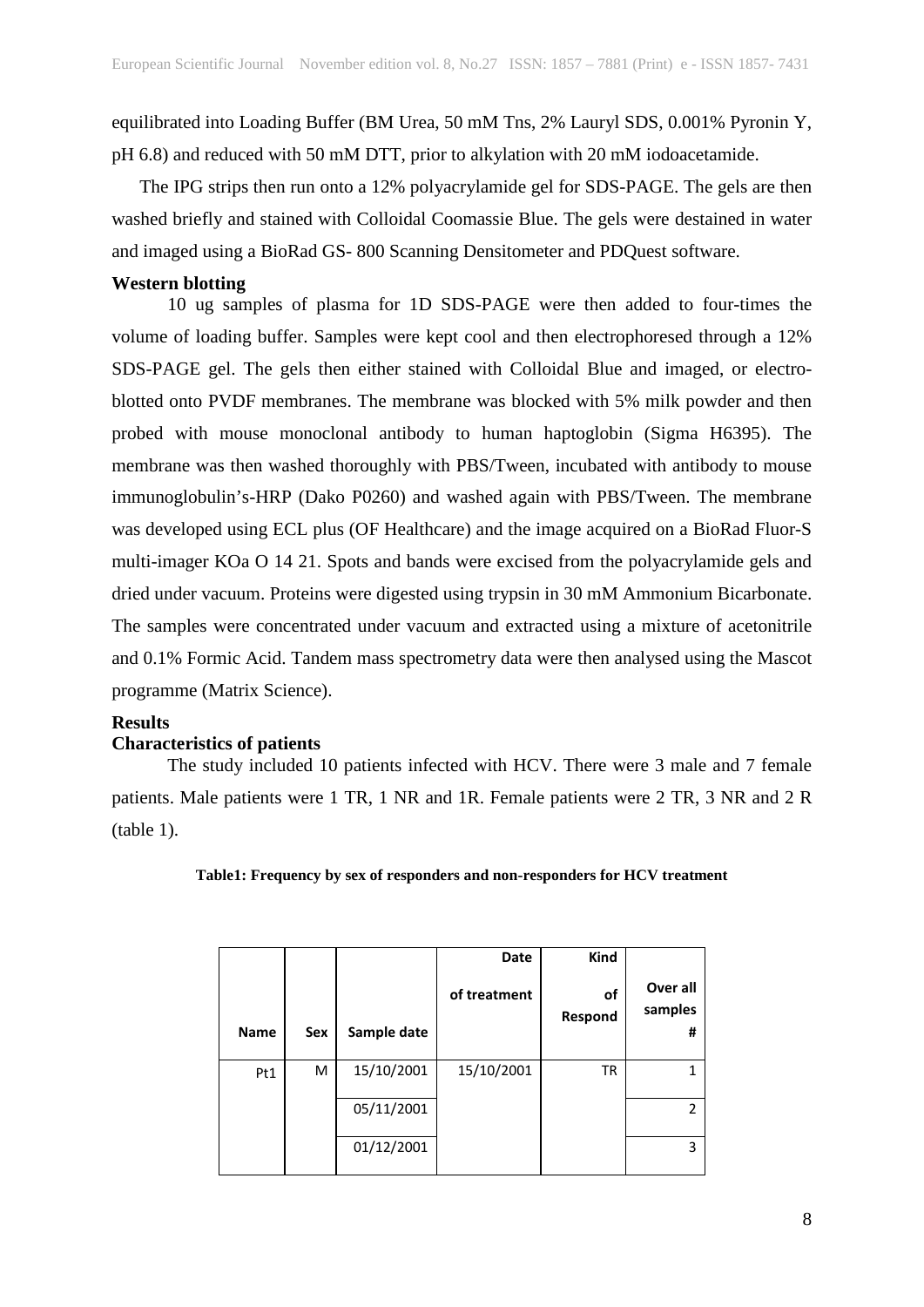| Pt <sub>2</sub> | M | 17/01/2000 | 17/01/2000 | <b>NR</b> | 4  |
|-----------------|---|------------|------------|-----------|----|
|                 |   |            |            |           |    |
|                 |   | 22/08/2000 |            |           | 5  |
|                 |   | 14/12/2000 |            |           | 6  |
| Pt3             | F | 28/11/2001 | 28/11/2001 | <b>TR</b> | 7  |
|                 |   | 13/03/2002 |            |           | 8  |
|                 |   | 27/03/2002 |            |           | 9  |
| Pt4             | F | 08/08/2001 | 16/03/2001 | R         | 10 |
|                 |   | 12/09/2001 |            |           | 11 |
|                 |   | 20/09/2001 |            |           | 12 |
| Pt5             | F | 20/09/2001 | 20/09/2001 | <b>TR</b> | 13 |
|                 |   | 24/10/2001 |            |           | 14 |
|                 |   | 22/11/2001 |            |           | 15 |
| Pt6             | F | 26/04/2000 | 02/10/2001 | <b>NR</b> | 16 |
|                 |   | 05/10/2001 |            |           | 17 |
|                 |   | 14/11/2001 |            |           | 18 |
| Pt7             | F | 05/02/2001 | 05/02/2001 | R         | 19 |
|                 |   | 07/03/2001 |            |           | 20 |
|                 |   | 04/04/2001 |            |           | 21 |
| Pt8             | F | 17/01/2000 | 20/01/2000 | <b>NR</b> | 22 |
|                 |   | 23/08/2000 |            |           | 23 |
|                 |   | 17/11/2000 |            |           | 24 |
| Pt9             | M | 20/09/2006 | 20/09/2006 | R         | 25 |
|                 |   | 25/10/2006 |            |           | 26 |
|                 |   | 21/12/2006 |            |           | 27 |
| Pt10            | F | 17/09/2006 | 17/09/2006 | <b>NR</b> | 28 |
|                 |   | 21/10/2006 |            |           | 29 |
|                 |   | 18/12/2006 |            |           | 30 |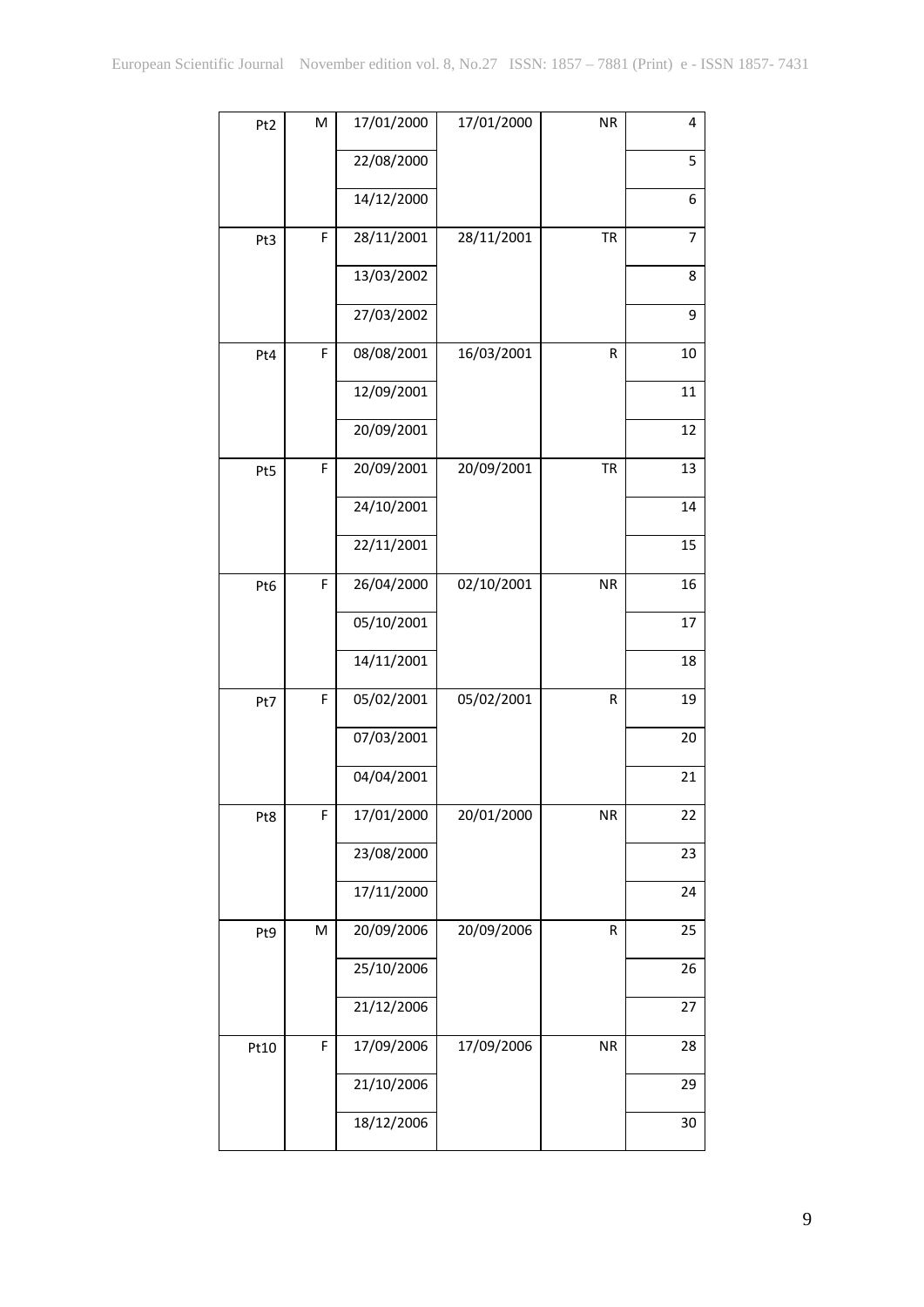#### **Proteomic Results**

The patients plasma were run on the SDS-PAGE of the time into treatment, and (figure 1) shows the transient responder and the non-responder all with the responder which framed in a red dotted boxes in order to show the Hp band which identified by the LC-MS/MS.



**Figure 1. Patient plasma samples run on SDS-PAGE. Time into treatment at which sample take shown along the top in days. TR-transient responder, NR=non-responder, R=responder. Red dotted boxes show the haptoglobin bands identified by LC-MS/MS.**

A western blotting (WB) analysis for the patients plasma were examined by the mouse monoclonal Ab to human Hp in the time during treatment. At (figure 2 A-C) the 80KDa of Hp band are framed in red dotted boxes and run on 1D gel.



**Figure 2. Western blot analysis of patient plasma samples stained with mouse monoclonal antibody to human haptoglobin. Time into treatment shown along the top in days. ~80kDa haptoglobin identified by red dotted boxes.**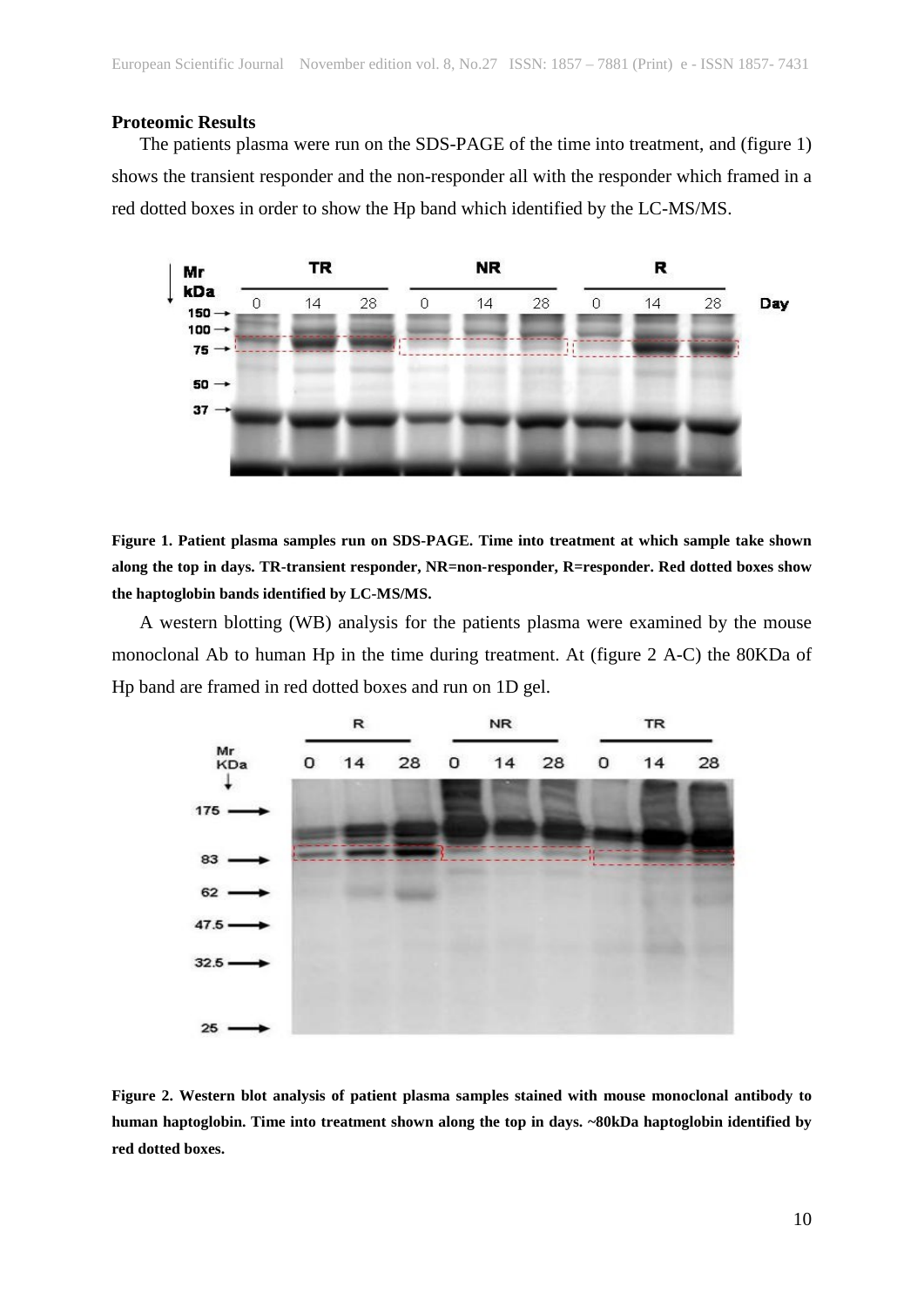When the plasma was analyzed using 2D electrophoresis, a number of differences were seen in patients compared to the controls. Perhaps the most striking being the absence of haptoglobin alpha chain forms which were identified by electrospray mass spectrometry (figure 3).





Further analysis of albumin-depleted plasma by 1D SDS-PAGE found that two of the patients showed a considerable increase in an approximately 80 kDa protein band in samples taken at days 14 and 28 on treatment when compared with a pre-treatment sample.

This protein was identified as deriving from the haptoglobin precursor using LC-MS/MS. The patients who exhibited the increase in the ~80 kDa protein were a responder and a transient responder to treatment.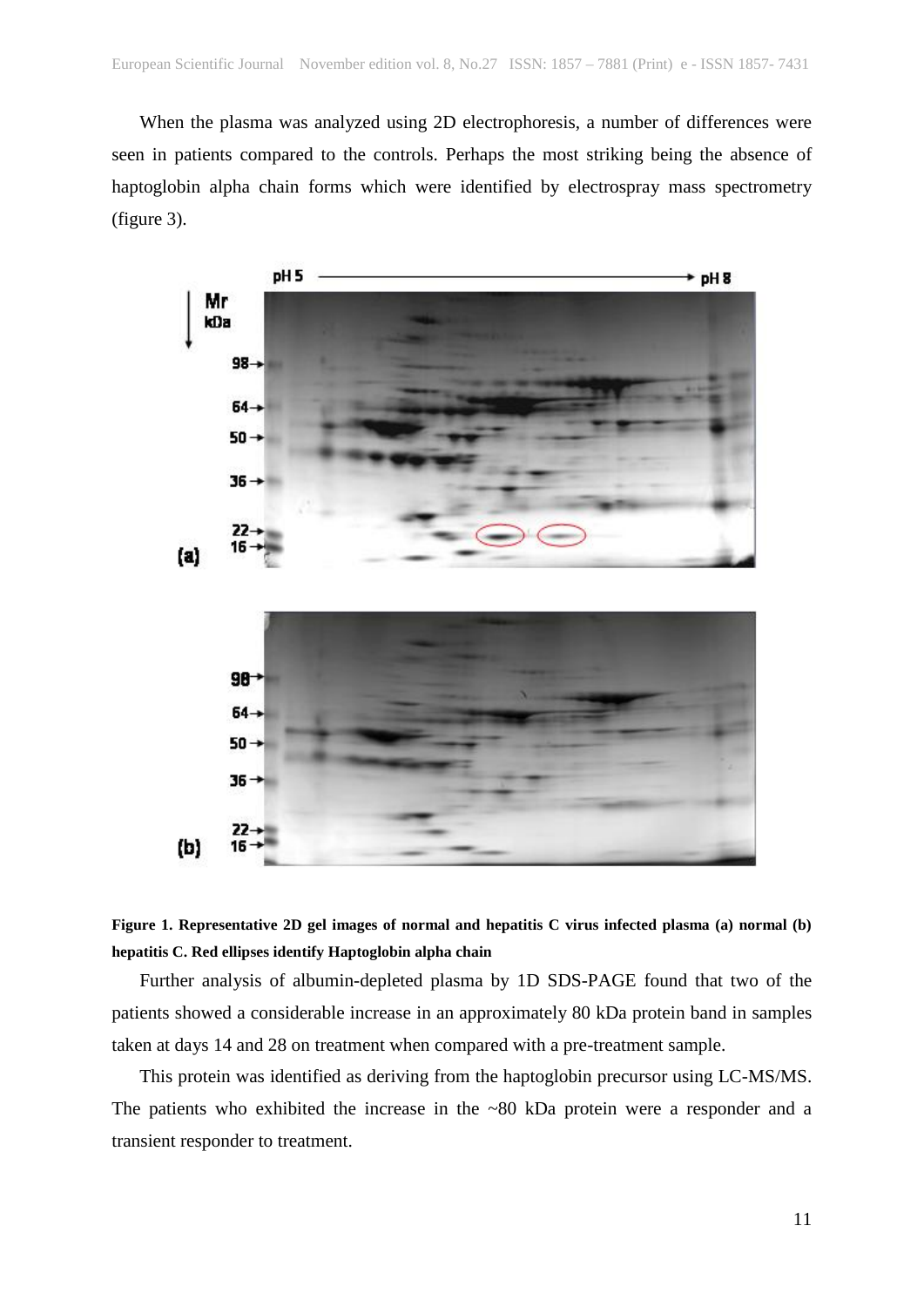The patient who did not respond to treatment showed no temporal increase in this protein in responders which was confirmed by using immunoblotting probed with an antibody raised against haptoglobin.

#### **Discussion**

In this study we have shown that in a small number of untreated HCV patients there is a reduction of haptoglobin compared to normal plasma. However, during treatment some individuals show a dramatic increase in a high molecular weight form of haptoglobin.

In this limited pilot study the patients which exhibited an increase in plasma haptoglobin soon after the commencement of IFN $\alpha$ +R therapy were those that responded to treatment by reduction of viral load to undetectable levels; one albeit transiently.

It is unlikely that this is due to any haemolytic events associated with Ribavirin treatment, as this is usually associated with reductions in serum haptoglobin. Also, most patients had reasonably stable serum hemoglobin during the period of study.

Haptoglobin is a positive acute phase reactant and as such plasma levels may be expected to be disrupted during periods of inflammation in the liver, although no association with the degree of hepatic inflammation has been shown. This of course may have been confounded by the negative correlation seen between serum haptoglobin and liver fibrosis.

Haptoglobin has been implicated in liver disease for some time although some contradictory results have been seen. Recently it has been included in a panel of tests, the socalled 'Fibrotest', which it has been suggested can estimate the degree of hepatic fibrosis where serum haptoglobin levels inversely correlate with fibrosis.

The mechanism of the increase in haptoglobin in response to treatment is unknown, and it remains to be seen whether changes in plasma haptoglobin are consistently associated with responses to treatment in chronic hepatitis C virus infection.

Further proteomic analysis of this patient group is ongoing and represents a powerful tool in the search for potential biological markers which may help in the management of therapy.

#### **References :**

Julio Granados-Montiela, Joaquin Zúniga, Jose Azocar, Edmond J.

Feris, Daniel Terrerosd, Charles E. Larsen, Olga P. Clavijo a, Alfredo Cruz-Lagunas, Derek Middletone, Chester A. Alperf,h, Janardan P. Pandeyi, Edmond J. Yunis. Interaction between immunoglobulin allotypes and NK receptor genes in diabetes post-hepatitis C virus infection. Immunobiology 216 (2011) 686–691.

Alexander M Strasak, Arthur Y Kim, Georg M Lauer, Paulo S de Sousa,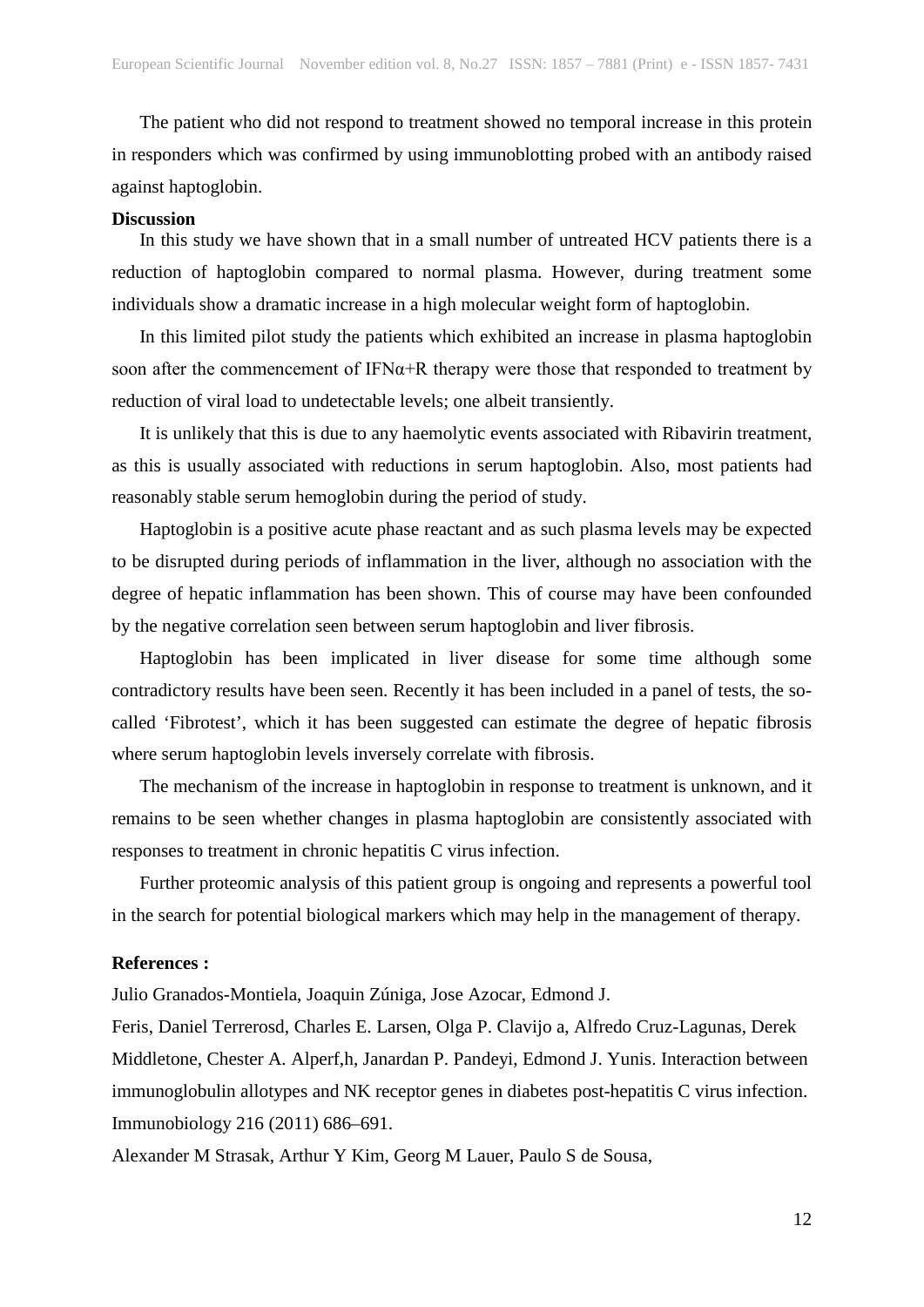Cleber F Ginuino, Carlos A Fernandes, Carlos E Velloso, Adilson J de Almeida, Jaqueline M de Oliveira, Clara F Yoshida, Julian Schulze zur Wiesch, Gláucia Paranhos-Baccalá, Stefan Lang, Larry J Brant, Hanno Ulmer, Susanne Strohmaier, Lalit Kaltenbach, Elisabeth Lampe, Lia L Lewis-Ximenez. Antibody dynamics and spontaneous viral clearance in patients with acute hepatitis C infection in Rio de Janeiro, Brazil. BMC Infectious Diseases 2011, 11:15.http://www.biomedcentral.com/1471-2334/11/15

Jacobson, I. M., Ahmed, F., Russo, M. W., Brown, R. S., Lebovics, E., Min, A., et al. Pegylated interferon alfa-2b plus ribavirin in patients with chronic hepatitis C: A trial of prior non-responders to interferon mono-therapy or combination therapy and in combination therapy in non-responders: Final results. Gastroenterology 2003;124,:A714

Alter MJ, Kruszon-Moran D, Nainan OV, McQuillan GM, Gao F, Moyer LA, Kaslow RA, Morgolis HS. The prevalence of Hepatitis C infection in the United States, 1988 through 1994. N. Eng. J. Med. 1999;341:556-562

Farci P, Shimoda A, Coiana A, Diaz G, Peddis G, Melpolder JC, Strazzera A, Chien DY, Munoz SJ, Balestrieri A, Purcell RH, Alter HJ. The outcome of Acute Hepatitis C predicted by the Evolution of the viral Quasispecies. Science 2000;288

Booth JCL,Grady JO, Neuberger J. Clinical guidelines on the management of hepatitis C. Gut (journal) 2001;49:i1-i21

Cheng-Shyong Chang, Sheng-Lei Yan, Hsuan-Yu Lin, Fu-Lien Yu, Chien-Yu Tsai. Pure red cell aplasia caused by pegylated interferon-α-2a plus ribavirin in the treatment of chronic hepatitis C. *World J Gastroenterol* 2011; 17(16): 2155-2158.

Ferenci P. Predicting sustained virological responses in chronic hepatitis C patients treated with peg-interferon alpha-2a (40KD/ribavirin). J. Hepatol. 2005;43:425-433

Takahashi, M., Yamada, G., Miyamato, R., Doi, T., Endo, H. and Tsuji, T. Natural course of chronic hepatitis C. American Journal of Gastroenterology 1993;88:240–243

Lauer GM, Walker BD. Hepatitis C virus infection. N. Engl. J. Med. 2001; 345:41-52

Neumann A, Lam N, Dahari H, Gretch D, Wiley T, Layden T, Perelson A. Hepatitis C viral Dynamics in Vivo and the antiviral efficacy of interferon-α therapy. Science 1998;282:103- 107

Chung RT, Gale JrM, Polyak SJ, Lemon SM, Liang TJ, Hoofnagle JH. Mechanisms of Action of Interferon and Ribavirin in chronic hepatitis C: summary of a workshop. Hepatology 2008;47: no.1.

Yen Y, Hung C, Hu T, Chen C, Wu C, Wang J, Lu S. Mutations in the interferon sensitivitydetermining region (non-structural 5A amino acid 2209-2248) in patients with hepatitis C-1b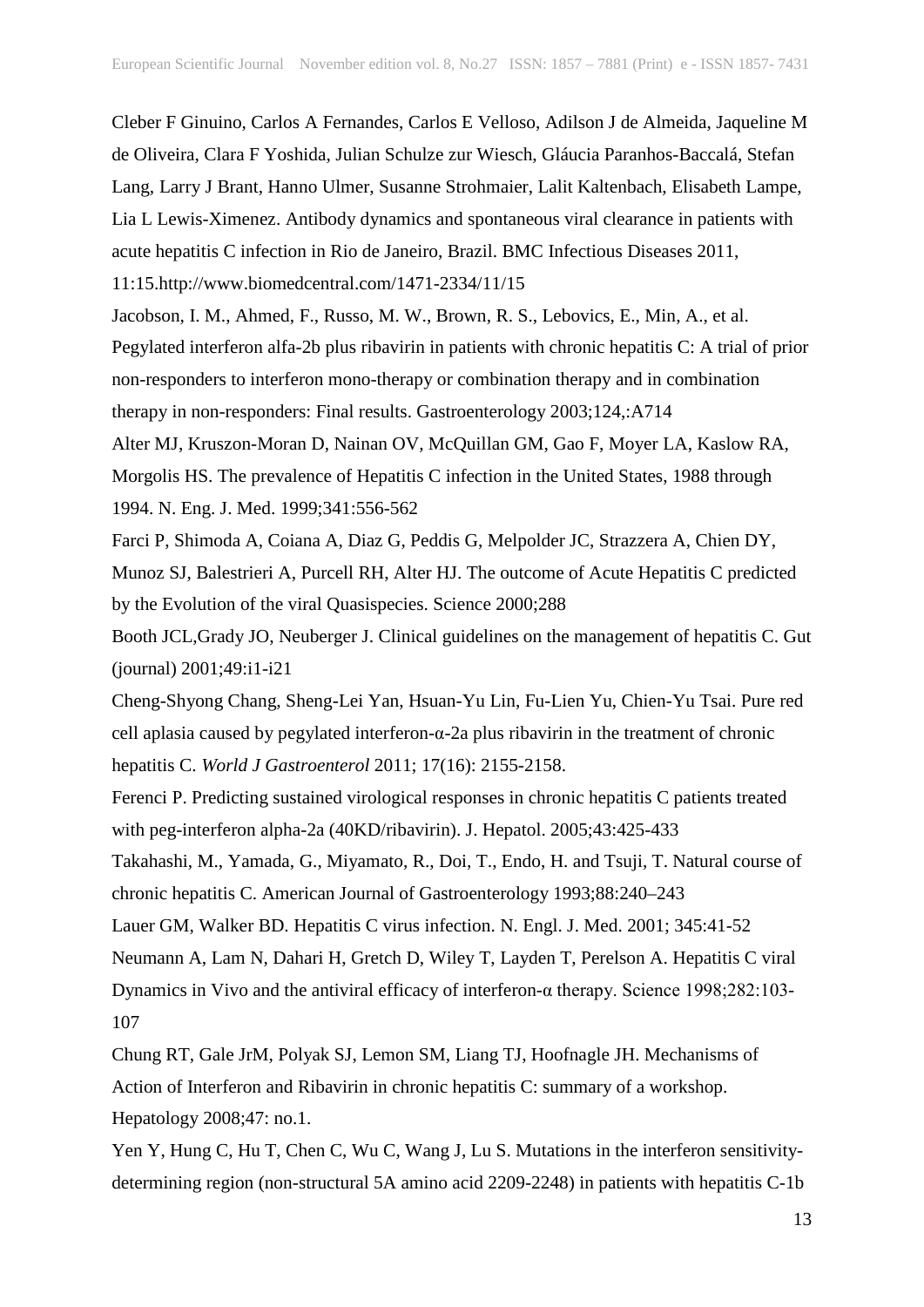infection and correlating response to combined therapy pegylated interferon and ribavirin. Aliment. Pharmacol. Ther. 2008;27:72-79

Lechner F, Wong DK, Dunbar PR, Chapman R, Chung RT, Dohrenwend P, et al. Analysis of successful immune responses in persons infected with hepatitis C virus. J Exp Med. 2000;191:1499–1512

Blight KJ, Kolykhalov AA & Rice CM. Efficient initiation of HCV RNA replication in cell culture. Science 2000; 290:1972-1974.

Morgan TR, Ghany MG, Kim HY, Snow KK, Lindsay K, Lok AS. Outcome of sustained virological responders and nonresponders in the Hepatitis C Antiviral Long-Term Treatment Against Cirrhosis (HALT-C) trial. Hepatology. 2008;50(Suppl 4):357A (Abstract 115). Fernández-Montero JV, Soriano V. Future perspective in the treatment of chronic hepatitis C. Rev Esp Sanid Penit. 2011 Jun;13 (1):21-2.

Tung BY, Kowdley KV. Iron and viral hepatitis. Viral Hepatitis 1999; 5(2): 63-76.

Poon FH, Shepherd HM,Reed TT, Calabrese V, Giuffrida AM , Pennisi G, Lai J, Pierce WM, Klein JB, Butterfield DA. Proteomics analysis provides insight into caloric restriction mediated oxidation and expression of brain proteins associated with age related impaired cellular processes mitochondrial dysfunction glutamate dysregulation and impaired protein synthesis; Neurobiology of Aging 2005;NBA-6286

Xu Z, Choi J, Yen TS, et al. Synthesis of novel hepatitis C virus protein by ribosomal frameshift. Embo. J. 2001;20:3840-3848.

Shi S, Lee K, Aizaki H, Hwang S, Lai M. Hepatitis C virus RNA replication occurs on a detergent-resistant membrane that cofractionates with caveolin-2. J Virol. 2003;77:4160-4168 Smith, M.W., Yue, Z.N., Do, H.A., Korth, M.J., Boix, L., Bumgarner, R.E., Fausto, N., Bruix, J., Carithers, R.L. Jr., Katze, M.G. Hepatitis C virus and liver disease: Global transcriptional profiling and identification of potential markers. Hepatology 2003;38:1458- 1467

Lohmann V, Korner F, Koch JO, Herian U, Theilmann L & Bartenschlager R. Replication of subgenomic hepatitis C virus RNAs in hepatoma cell line. Science 1999; 285:110-113.

Shen C, Hu T, Shen L, Gao L, Xie W, Zhang J. Mutations in ISDR of NS5A gen influence interferon efficacy in Chinese patients with chronic hepatitis C virus genotype 1b infection. Hepatology 2006; 22:1898-1903.

Wolters DA, Washburn MP, Yates JR3rd. An automated multidimensional protein identification technology for shotgun proteomics. Anal Chem. 2001;73:5683–5690.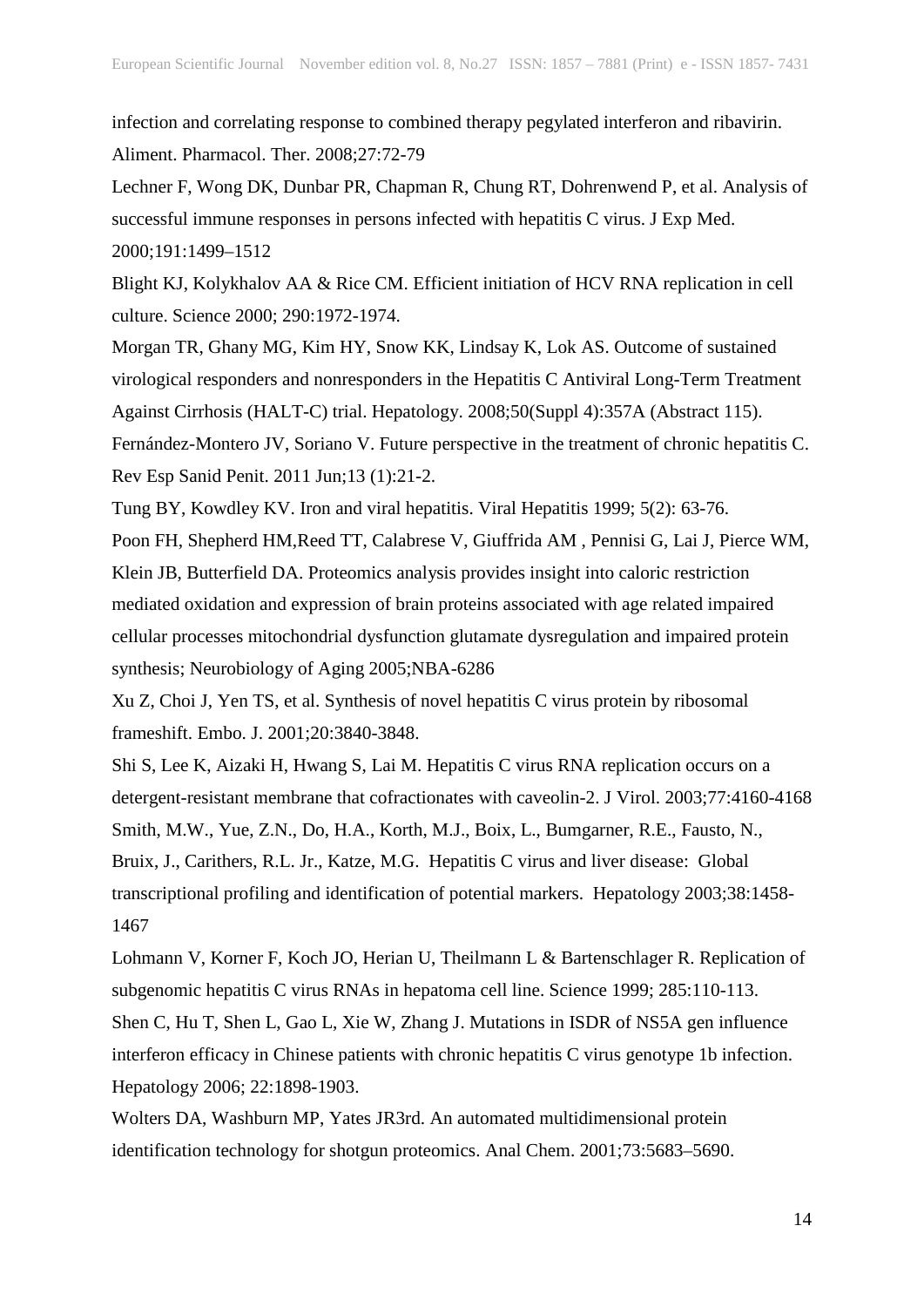Smith, M.W., Yue, Z.N., Geiss, G.K., Sadovnikova, N.Y., Carter, V.S., Boix, L., Lazaro, C.A., Rosenburg, G.B., Bumgarner, R.E., Fausto, N., Bruix, J., and Katze, M.G. Identification of novel tumor markers in hepatitis C virus-associated hepatocellular carcinoma. Cancer Research 2003; 63:859-864.

Yu ML, Chuang WL, Dai CY. Different viral kinetics between hepatitis C virus genotype 1 and 2 as on-treatment predictors of response to a 24-weeks course of high-dose interferonalpha plus ribavirin combination therapy. Transl. Res. 2006;148:120-127.

Brass V, Moradpour D and Blum HE. Molecular Virology of Hepatitis C Virus (HCV): 2006 Update, Int J Med Sci. 2006;3:29–34.

Chung YL, Sheu M-L, Yen S-H. Hepatitis C virus NS5A as a Potential viral BcL-2 homologue interacts with Bax and inhibits Apoptosis in hepatocellular carcinoma. International Journal of Cancer 2003;107:65-73.

Yan, W., Lee, H., Yi, E.C., Shannon, P., Reiss, D., Kwieciszewski, B.K., Li, X.J., Keller, A., Eng, J., Galitski, T., Goodlett, D.R., Aebersold, R., Katze, M.G. System-based proteomic analysis of the interferon response in human liver cells. Genome Biology 2004;5:R54.

Jacobs, J. M., D. L. Diamond, E. Y. Chan, M. A. Gritsenko, W. Qian, M. Stastna, T. Baas, D. G. Camp II, R. L. Carithers, Jr., R. D. Smith, and M. G. Katze. Proteome analysis of liver cells expressing a full-length Hepatitis C Virus (HCV) replicon and biopsies of posttransplanted liver from HCV-infected patients. J. Virol. 2005;79:7558-7569

Mas VR, Maluf DG, Archer KJ, Yanek K, Kong X, Kulik L, Freise C, Olthoff K, Ghobrial RM, McIver P, and Fisher R. Genes Involved in Viral Carcinogenesis and Tumor Initiation in Hepatitis C Virus–Induced Hepatocellular Carcinoma 2009;15:85–94.

Conrads TP, Hood BL, Issaq HJ, Veenstra TD. Proteomic patterns as a diagnostic tool for early-stage cancer; a review of its progress to a clinically relevant tool. Mol Diag. 2004, 8: 77-85.

Su AI, Pezacki JP, Wodicka L, Brideau AD, Supekova L, Thimme R, Wieland S, Bukh J, Purcell RH, Schultz PG, Chisari FV. Genomic analysis of the host response to hepatitis C virus infection. Proc Natl Acad Sci USA 2002;99:15669–15674.

Chambers JK, Macdonald LE, Sarau HM, Ames RS, Freeman K, Foley JJ, Zhu Y,

McLaughlin MM, Murdock P, McMillan L, Trill J, Swift A, Aiyar N, Taylor P, Vawter L, Naheed S, Szekeres P, Hervieu G, Scott C, Watson JM, Murphy AJ, Duzic E, Klein C, Bergsma DJ, Wilson S, Livi GP. A G protein-coupled receptor for UDP-glucose. J. Biol. Chem. 2000;275:10767–10771.